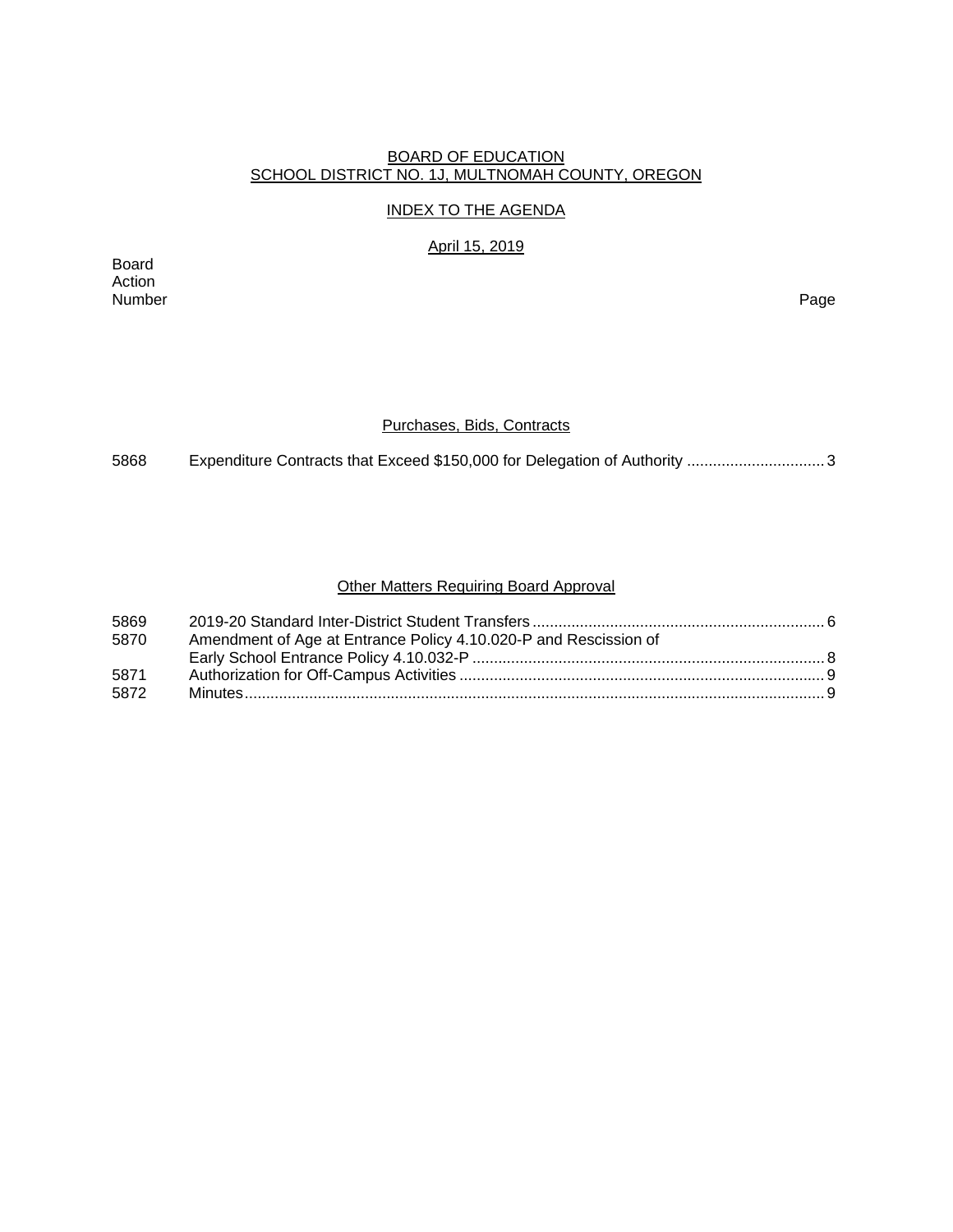Purchases, Bids, Contracts

Resolution No 5868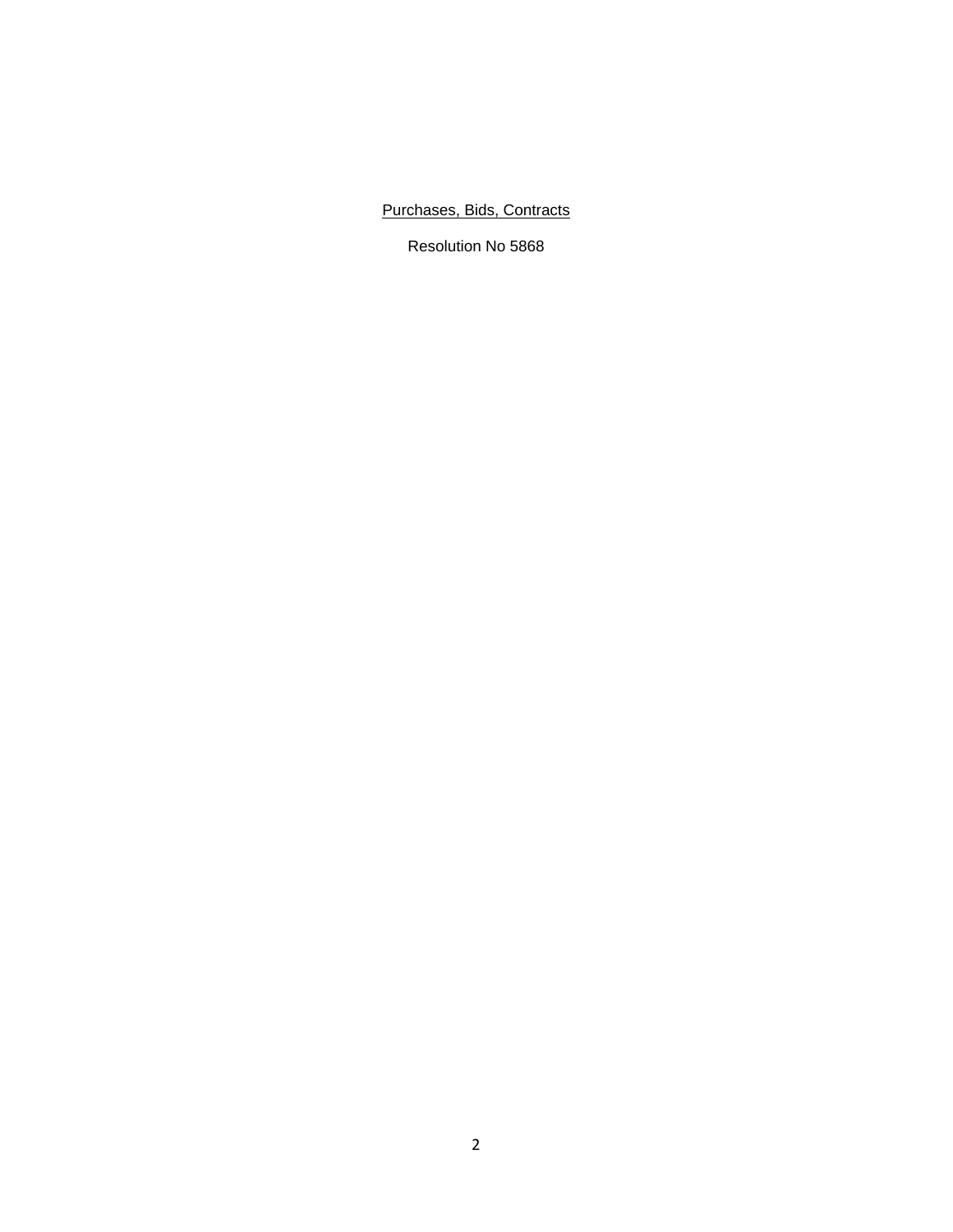### Expenditure Contracts that Exceed \$150,000 for Delegation of Authority

## **RECITAL**

Portland Public Schools ("District") Public Contracting Rules PPS-45-0200 ("Authority to Approve District Contracts; Delegation of Authority to Superintendent") requires the Board of Education ("Board") enter into contracts and approve payment for products, materials, supplies, capital outlay, equipment, and services whenever the total amount exceeds \$150,000 per contract, excepting settlement or real property agreements. Contracts meeting this criterion are listed below.

## **RESOLUTION**

The Superintendent recommends that the Board approve these contracts. The Board accepts this recommendation and by this resolution authorizes the Deputy Clerk to enter into the following agreements.

| Contractor                         | Contract<br>Term              | <b>Contract Type</b>                 | <b>Description of Services</b>                                                                                                                                                                   | Contract<br><b>Amount</b> | Responsible<br>Administrator,<br><b>Funding Source</b> |
|------------------------------------|-------------------------------|--------------------------------------|--------------------------------------------------------------------------------------------------------------------------------------------------------------------------------------------------|---------------------------|--------------------------------------------------------|
| Harrang Long Gary<br>Rudnick P.C.  | 4/16/19<br>through<br>6/30/20 | <b>Legal Services</b><br>LS 67794    | Legal services regarding<br>litigation.                                                                                                                                                          | \$300,000                 | L. Large<br><b>Fund 101</b><br>Dept. 5460              |
| <b>CTL</b>                         | 4/16/19<br>through<br>6/1/20  | Cooperative<br>Contract<br>COA 66669 | Purchase of Chromebooks for<br>Techsmart Cohort 4 schools,<br>and on an as-needed basis.<br><b>Cooperative Procurement</b><br>Group: Organization for<br><b>Educational Technology</b><br>(OETC) | \$600,000                 | C. Hertz<br><b>Funding Source</b><br>Varies            |
| <b>Fulcrum Construction</b>        | <b>TBD</b>                    | Construction<br>*C XXXXX             | Jefferson Fire Sprinkler<br>Upgrades<br>ITB-C 2019-2585                                                                                                                                          | \$987,966                 | C. Hertz<br><b>Fund 455</b><br>Project DS003           |
| <b>Building Resources,</b><br>Inc. | <b>TBD</b>                    | Construction<br>*C XXXXX             | Jackson Health & Safety<br>Upgrades, including new roof<br>with fall protection and ADA<br>upgrades.<br>ITB-C 2019-2558                                                                          | \$5,700,000               | C. Hertz<br><b>Fund 455</b><br>Project DS006           |
| Skyward<br>Construction, Inc.      | <b>TBD</b>                    | Construction<br>*C XXXXX             | Sitton Health & Safety<br>Upgrades, including new roof<br>with fall protection and ADA<br>upgrades.<br>ITB-C 2019-2560                                                                           | \$6,137,000               | C. Hertz<br><b>Fund 455</b><br>Project DS006           |

**NEW CONTRACTS** 

\* Contracts are in negotiation and not finalized at this time. Staff seeks advanced authorization for these contracts pursuant to the Purchasing & Contracting Delegation of Authority Administrative Directive, 8.50.105-AD, Section X(4): "The District may seek an 'advanced authorization' from the PPS Board of Education for any contract upon the approval of the Director of Purchasing & Contracting. The cost of the contract shall be a 'Not to Exceed' amount. Once the Board has approved it, no further authorization for the contract is required, providing the contract value remains at or below the 'Not to Exceed' amount."

### **NEW INTERGOVERNMENTAL AGREEMENTS ("IGAs")**

No New IGAs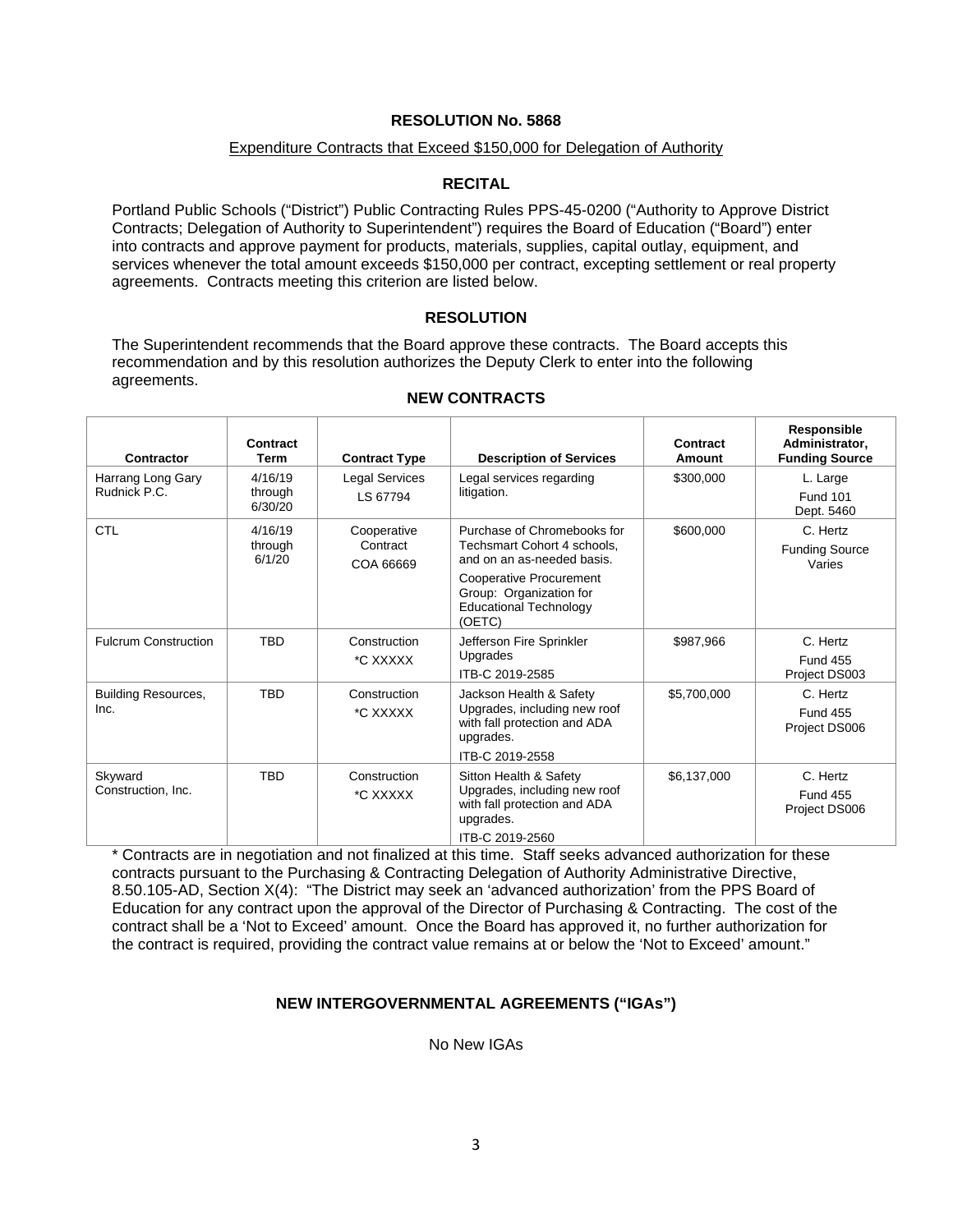# **AMENDMENTS TO EXISTING CONTRACTS**

| Contractor                        | Contract<br>Amendment<br>Term | <b>Contract Type</b>    | <b>Description of Services</b>                                           | Amendment<br>Amount,<br><b>Contract Total</b> | Responsible<br>Administrator,<br><b>Funding Source</b> |
|-----------------------------------|-------------------------------|-------------------------|--------------------------------------------------------------------------|-----------------------------------------------|--------------------------------------------------------|
| Harrang Long Gary<br>Rudnick P.C. | 4/16/19<br>through<br>6/30/20 | LS 66787<br>Amendment 1 | Legal Services regarding<br>litigation; adding funds to the<br>contract. | \$100,000<br>\$500,000                        | L. Large<br><b>Fund 101</b><br>Dept. 5460              |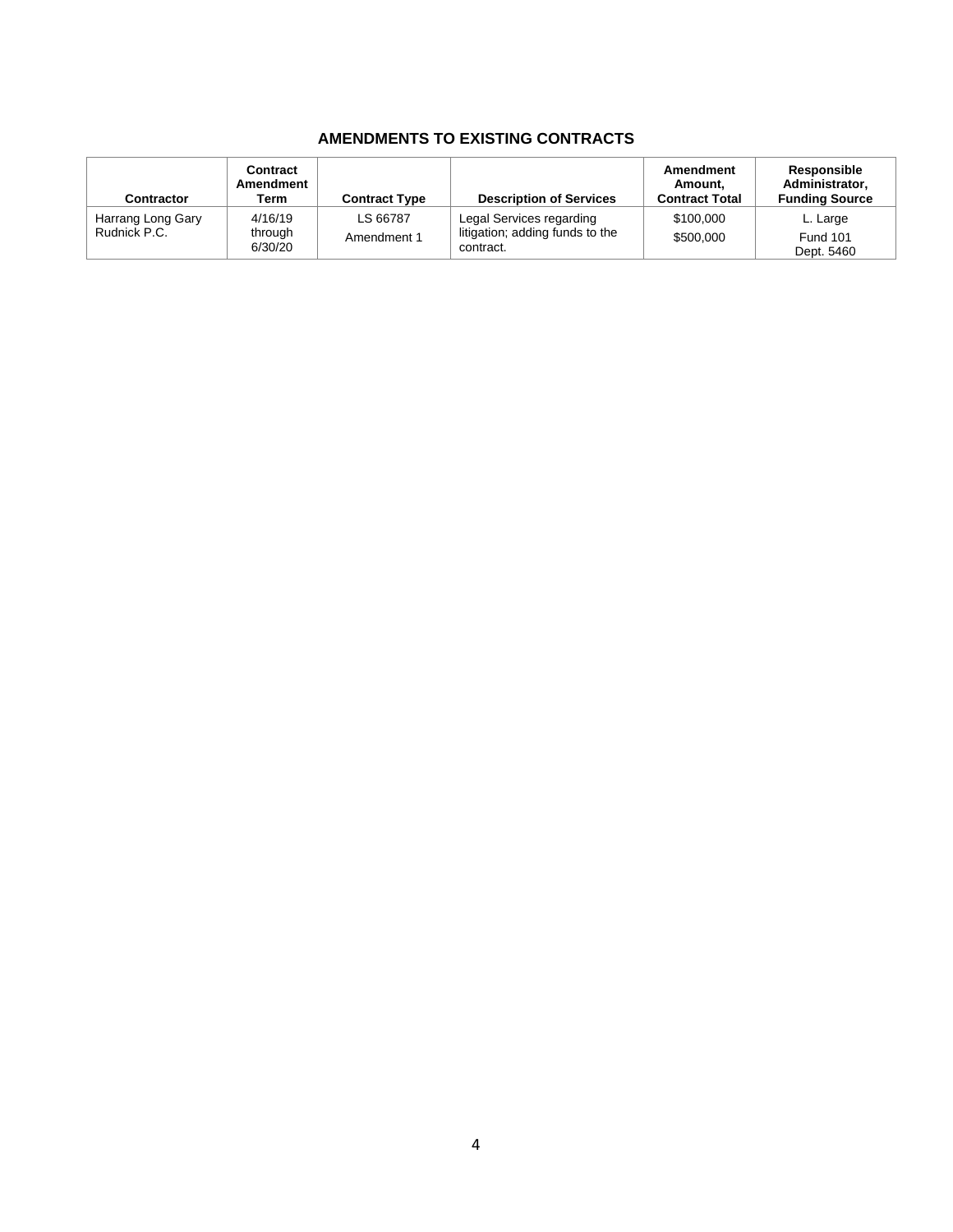Other Matters Requiring Board Approval

Resolution Numbers 5869 through 5872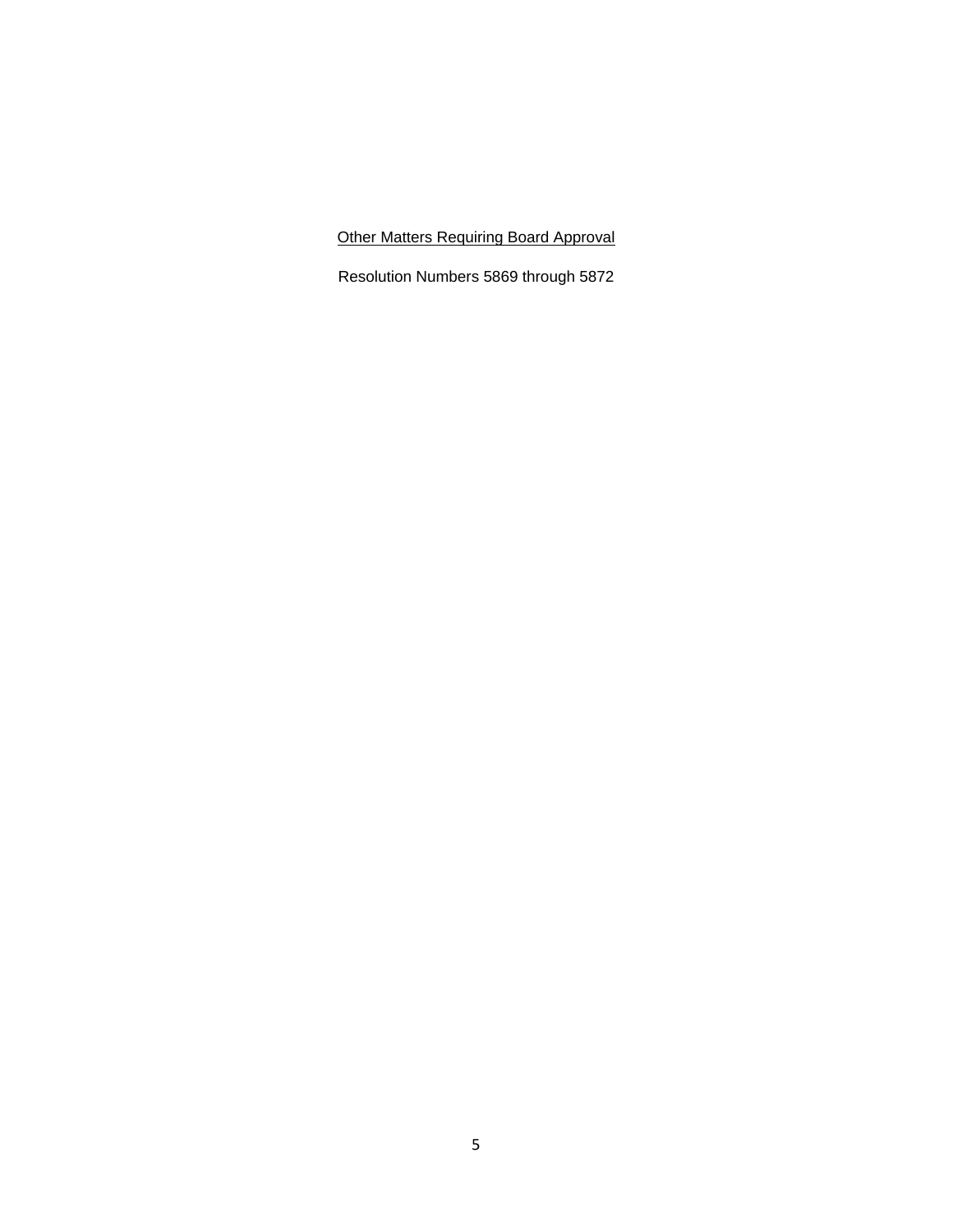### 2019-20 Standard Inter-District Student Transfers

## **RECITALS**

- A. State law requires district school boards to decide each year whether to participate in the standard inter-district transfer process, including:
	- 1. The maximum number of resident students, if any, who will be released to schools in other district,
	- 2. The maximum number of non-resident students, if any, who will be accepted for enrollment in district schools,
	- 3. The priorities that will apply in a random lottery, in the event that there are more requests than maximum number of slots for releases or approvals, and
	- 4. The length of time that agreements will be in effect for non-resident students who transfer into district school.
- B. More than 1,300 PPS students this year are residents of other districts, comprising approximately 3% of district enrollment. Nearly 400 of these students will need to receive standard inter-district transfers in order to remain in PPS schools next year.
- C. For the 2019-20 school year, Superintendent Guerrero recommends the PPS Board of Directors approve the following plan for accepting students into PPS through the standard inter-district transfer process:
	- An unlimited number of students will be allowed to transfer into PPS if they apply by September 1, 2019 and meet at least one of the following priorities:
		- i. Students who had a legal change of residence out of the PPS boundary during the past year will be allowed to remain enrolled at their current PPS schools.
		- ii. Students who have siblings already enrolled in PPS will be accepted, so long as space is available at the requested schools.
		- iii. Students who attended a PPS public charter school for at least three consecutive years and are completing the highest grade this year will be accepted, so long as there is space in the requested schools. This category includes non-resident students currently enrolled in Trillium Charter School.
		- iv. Students who have reached the highest grade of their current PPS schools and wish to continue at the next school level (such as elementary to middle school or middle to high school), so long as space is available at the requested schools.
	- Additionally, up to 100 students who do not qualify for any of the above priorities will be admitted to PPS, so long as space is available at the requested schools.
		- i. If there are more applicants than slots a random number will be used as a tiebreaker.
	- New transfers would last through the highest grade of the approved school.
- D. Superintendent Guerrero recommends the PPS Board of Directors approve the following plan for releasing PPS resident students to schools in other district through the standard inter-district transfer process: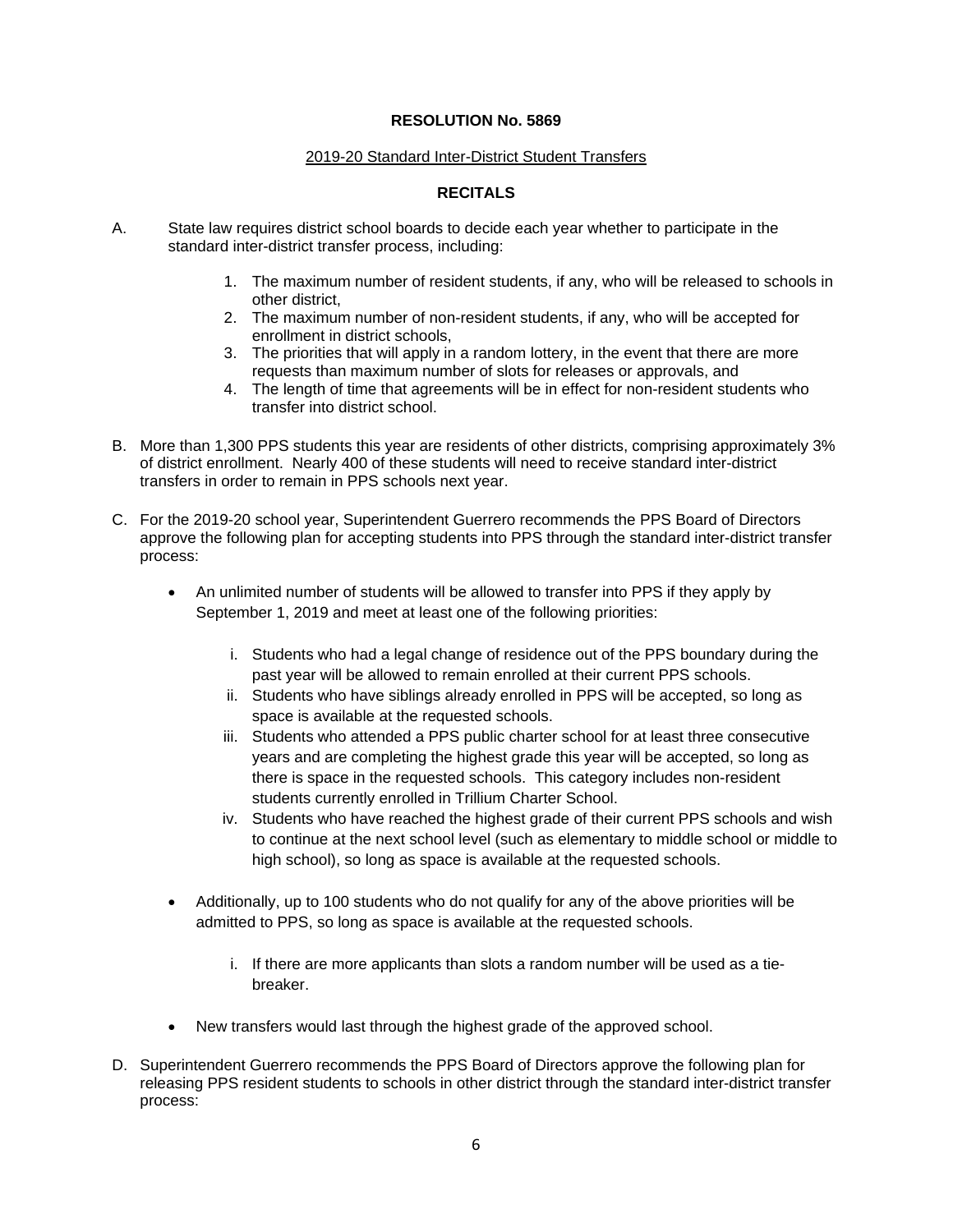- An unlimited number of students will be released out of PPS if they apply by September 1, 2019 and meet at least one of the following priorities:
	- i. Students who had a legal change of residence into the PPS boundary during the past year will be released from PPS in order to remain enrolled in their current districts.
	- ii. Students not yet enrolled in a different district will be released from PPS if they have siblings enrolled in their requested districts.
	- iii. Students who attended a public charter school in a different district for at least three consecutive years and are completing the highest grade this year will be released from PPS and allowed to remain enrolled in their current districts.
	- In accordance with state law, releases to other districts remain in effect through  $12<sup>th</sup>$ grade.
	- No transfer slots are allocated for resident students who do not meet the above criteria.
- E. Superintendent Guerrero directs staff to develop timelines and procedures to assist families with successfully participating in the standard inter-district transfer request process.

## **RESOLUTION**

The Board of Directors for Portland Public Schools hereby accepts the Superintendent's recommendation for accepting non-resident students into PPS schools and releasing PPS resident students to other districts.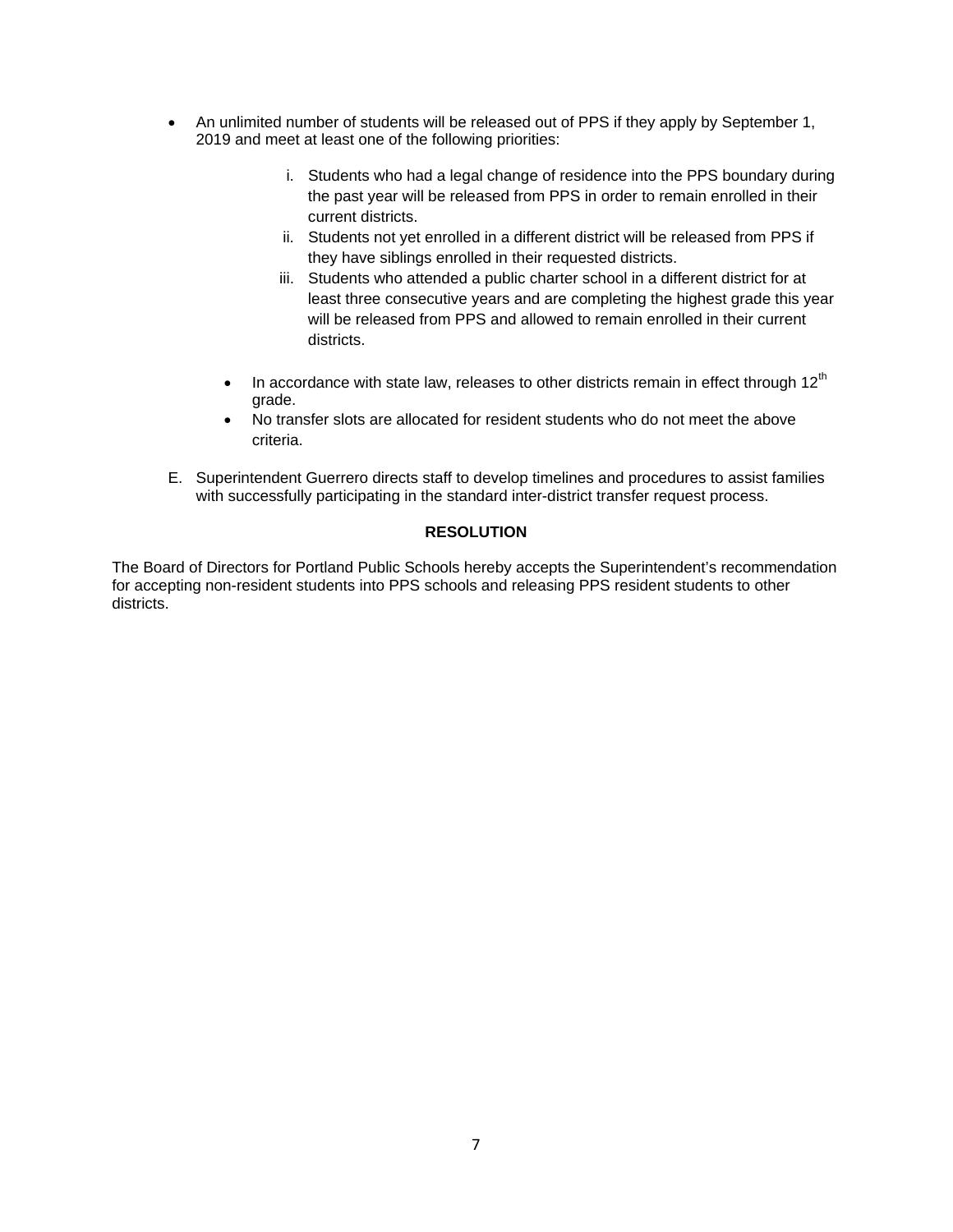#### Amendment of Age at Entrance Policy 4.10.020-P and Rescission of Early School Entrance Policy 4.10.032-P

#### **RECITALS**

- A. In Fall 2018, a team of central office administrators began a review of policies regarding student enrollment practices, in response to frequent questions from schools and parents. The team developed changes to policies 4.10.020-P in order to clarify and streamline guidance regarding student age and prior experience at time of enrollment.
- B. Policy 4.10.032-P would become redundant with the approval of proposed changes to policy 4.10.020-P. Therefore, the team recommended rescission of policy 4.10.032-P.
- C. On January 31, 2019, in a public meeting the Board of Education's Policy & Governance Committee reviewed the staff proposal and suggested additional changes, including shifting language from policy 4.10.010-P to 4.10.020-P.
- D. On February 21, 2019, in a public meeting the Board Policy & Governance Committee considered additional revisions of 4.10.020-P, retitled Compulsory Enrollment, Age and Grade Level at Entrance.
- E. On February 26, 2019, the Board presented the first reading of the Compulsory Enrollment, Age and Grade Level at Entrance policy and rescission of Early School Entrance Policy 4.10.032-P.
- F. Per District policy, the public comment was open for at least 21 days, and no comments were received.

### **RESOLUTION**

The Board hereby amends Age at Entrance Policy 4.10.020-P, rescinds Early School Entrance Policy 4.10.032-P-P, and instructs the Superintendent to amend as necessary any administrative directives derived from these policies.